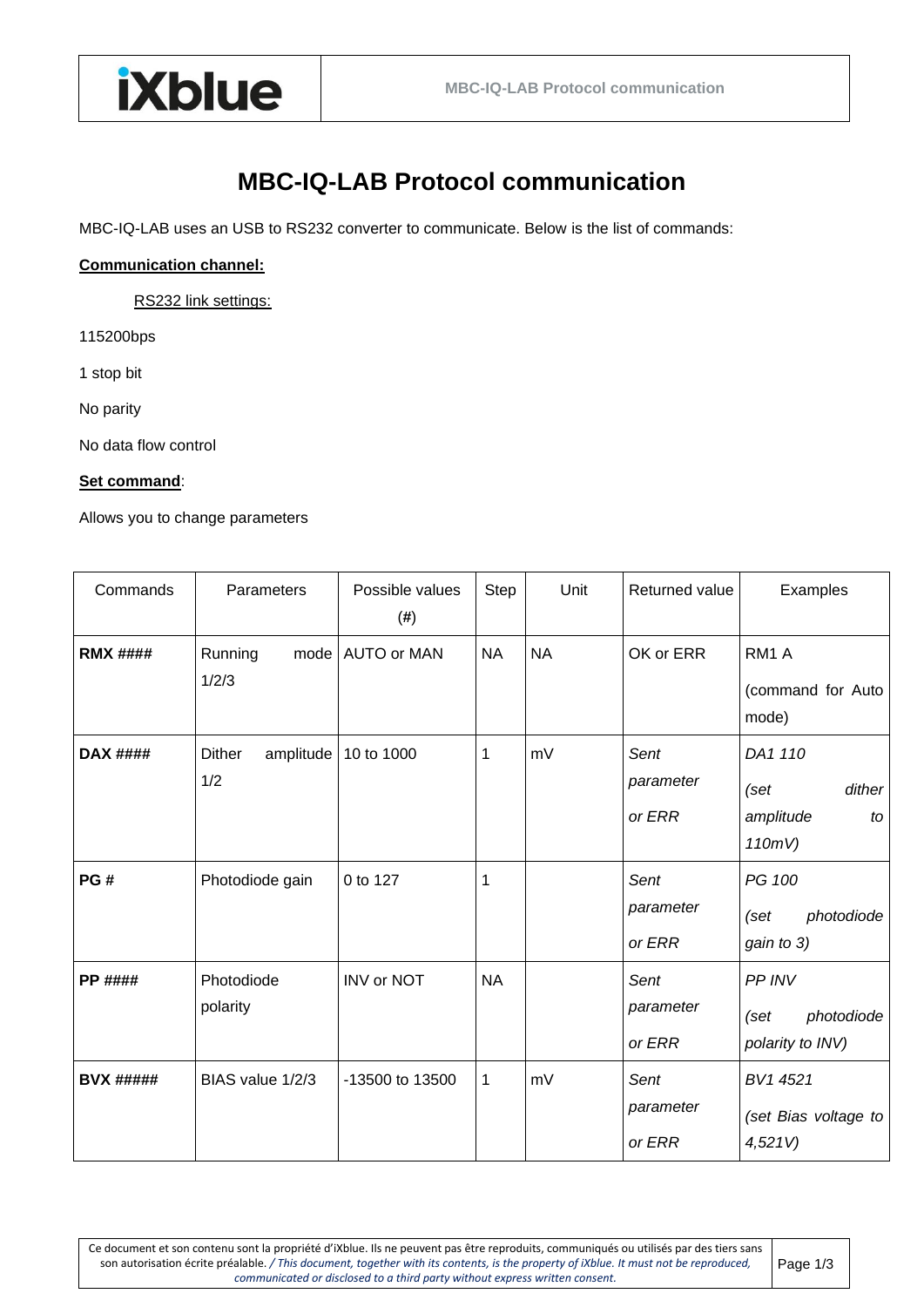

| <b>SR</b> | Scan Restart                    | NA         | <b>NA</b> | <b>NA</b> | OK or ERR | <b>SR</b>                                 |
|-----------|---------------------------------|------------|-----------|-----------|-----------|-------------------------------------------|
| Q#        | DC3 Polarity:<br>QUAD+ or QUAD- | $+$ or $-$ | <b>NA</b> | <b>NA</b> | OK or ERR | $Q+$<br>(set<br>polarity<br>to<br>$QUAD+$ |
|           |                                 |            |           |           |           | Q-<br>(set<br>polarity<br>to<br>QUAD-)    |

Each command must end with a carriage return "\r" (carriage return 'CR' ASCII code 13)

If the command is valid, the board will return the sent value or « OK » depending on the command.

If an error occurs, the board will return: « ERR »